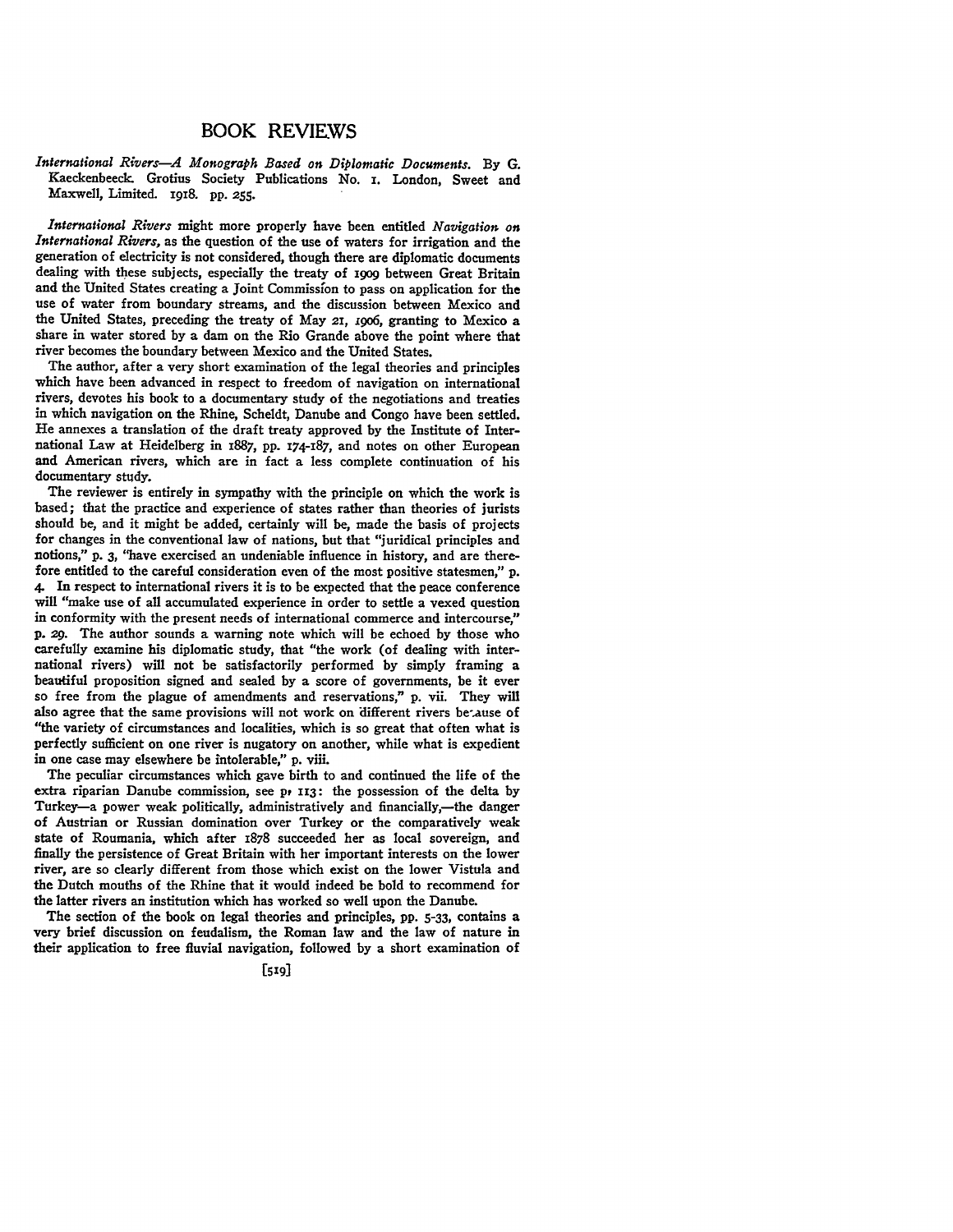the system which has arisen from the actual practice of states. It is manifestly impossible to expect much enlightenment in regard to the complicated system of the period up to the peace of Westphalia of i8o4 from one paragraph, **p. 5;** but the reviewer thinks that it is scarcely correct to say that during this time "no limit was set" to the tolls exacted **by** riparian landlords. In the Germanic empire the right to take tolls rested in theory at least on grants from the king, later from the emperor and the electors, so that while illegal tolls were exacted during the frequent periods of disturbance, they were always illegal. The interest of the Rhine electors was used to prevent indiscriminate grants of tolls. The treaties of Munster and Osnabrück in 1648 prohibited all tolls or monopolies not resting on imperial grant, and an express prohibition of the creation of new tolls or rights was contained in the treaties with France, of Ryswick, *1697,* and Baden, **i7o8.**

The author believes that the jurists have not proved that a "right of free navigation for all exists on international rivers," **p.** 18, and that only the actual practice of states can create the right, **p. i9.** This practice shows a tendency to recognize the reasonableness and the common advantage of permitting free passage at least to upper riparians, and the author believes that its refusal **by** infringement of right," p. 24. In fact he cites no case, nor is the reviewer aware<br>of any, in which this right has been effectively asserted in the absence of treaties<br>or statute, so that all that can be said with confiden of states and expressions in treaties, together with a due consideration of reason<br>in international relations, would make it very difficult for a lower state, such as<br>Holland on the Scheldt or the Rhine, Great Britain on t to take full advantage of its opportunity and impose too hard conditions and drive too hard a bargain for compensation for the right of free navigation.

The question of freedom of navigation, it seems to the reviewer, would have been made clearer if the author had developed Mr. Westlake's excellent idea that there is just cause for free navigation of a stream only for vessels of states having intercourse with riparians, p. 10. The essential is, that there be free use of rivers for the commerce of upriver states, consequently no unnecessary interference with their river boats or with other river boats which they authorize to use their ports should be permitted, nor should the ships of overseas states be prevented from ascending to their ports. **All** ships should be free to pass up the river to river ports and there transship to any river boat; but whether or not the riparians desire to allow free navigation to river boats of all flags is a question properly left to them. **Why,** for instance, should a Belgian company be permitted to start a line of steamers on the Great Lakes between Canadian and American ports without the approval of either the United States or Canada; why should an English company run a line of towboats on the Rhine against the will of the riparian states? Cases will arise in which a contrary rule should be applied, as on the Congo in 1885 when the right of free navigation was a necessary adjunct to that of free commerce since no adequate navigation facilities existed and a monopoly of navigation **by** Belgians might, as in fact it later threatened to, abolish in practice freedom of commerce. On the lower Danube, in 1856, when the lower riparians neither had nor seemed likely to have any mercantile fleet, so that a restriction of navigation to riparians would have meant simply an Austrian monopoly, the powers were correct in requiring entire freedom for all flags, even for river boats, irrespective of the decision of the riparian powers. This limitation on freedom of navigation for all flags should satisfy the author's requirement that the upper riparian states have the same facilities for overseas commercial relations as have the lower, p. **3,** P. **39.**

The chief value of the book lies in its history of the opening of international rivers, told from documents. 'The author begins with the failure of Joseph II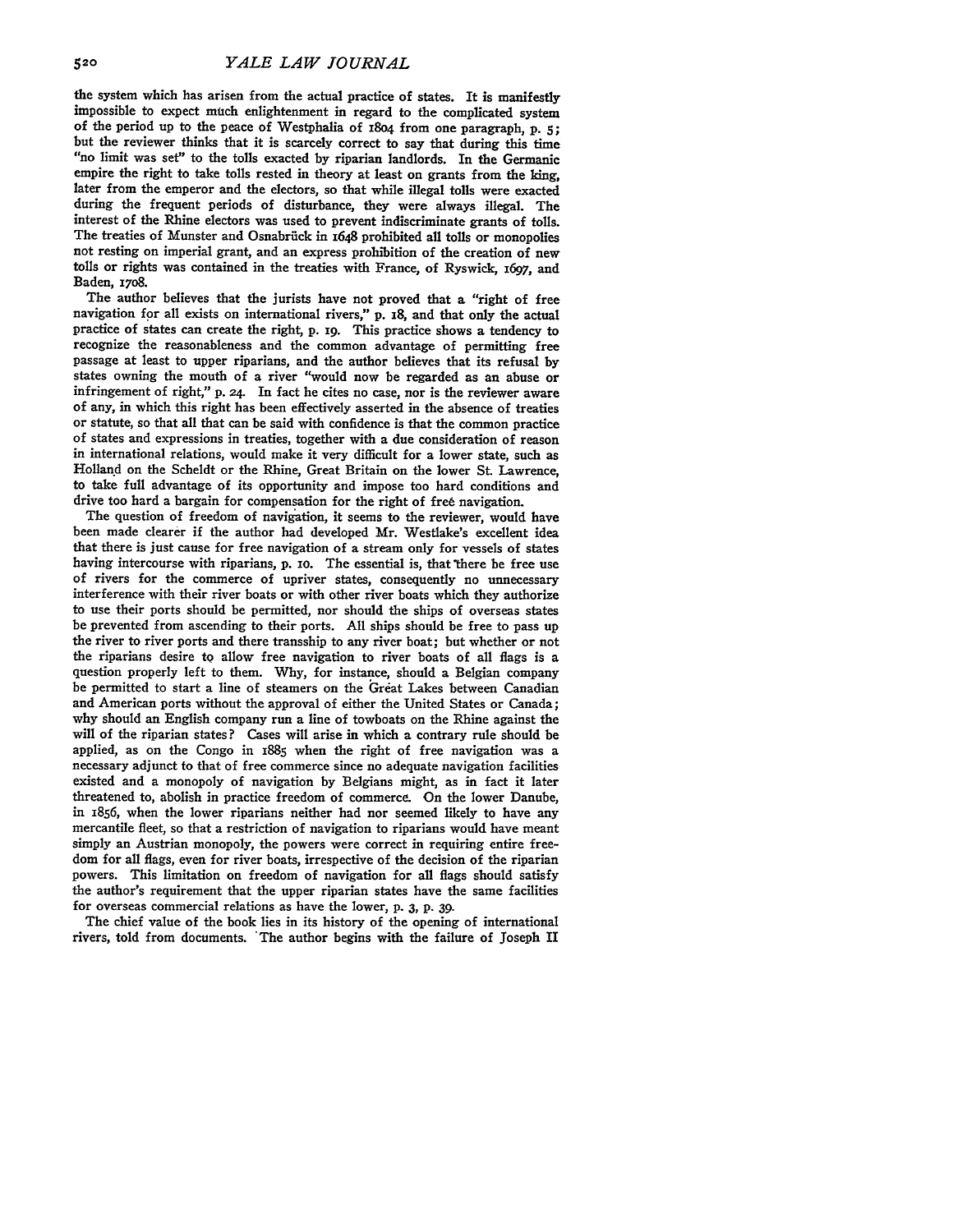to open the Scheldt in i788, quotes the declaration of the French Executive Council on March **i6, 1792,** abolishing the Dutch rights based on the treaty of Munster and their possession of both banks near the sea. He then takes up the development of the Rhine, Scheldt and Danube and the Congo question in the Congress of Berlin in i885.

The collection of extiacts from and digests of the documents upon which the conventional fluvial law of the present depends, is of great value to students, and these are the documents upon which, in the main, must be based the conventional fluvial law of the future. The fact that the reviewer is critical of some of the digests does not lessen his appreciation of the hard work book shows, its eminent correctness in method, or of its great value. The-author should, however, have noted that the French decree of **1792,** together with the treaties following it, did not open the Scheldt to all nations but only to riparians, **p. 32,** an oversight which also led him to a similar mistake on **p.** *26.* The navigation of the Elbe was made free to all flags in 1821 only so far as navigation from and to the sea was concerned; river navigation proper was reserved for riparians, p. 28, p. 189. The port of Hamburg up the river thus was recognized as practically a seaport.

The author is scarcely correct in his conjecture, **p. 34,** that it was because the Rhine was a common boundary that the common system of toll collection and administration was devised **by** the draftsmen of the octroi convention of 1834. The octroi or toll was created not primarily for the use of the riparian states but to pay the dotation of specified German princes, chiefly of the arch-bishop of Mayence, who was not a riparian to the Rhine after i8o4, except in the vague sense that he represented the shadowy empire. Consequently, an organization controlled **by** the parties in interest was imposed **by** the circumstances, not parties in interest. The towpath, as necessary to the development of navigation on the river, was put at the cost of the octroi, so there was another reason why a strong, central organization was needed in **i8o4** and was not agreed to in 1815.

The reviewer does not think that enough stress was laid on the importance of compulsory unloading at Mayence and Cologne at the conference of Vienna. It was one of the most vigorously discussed questions in the subcommittee and the fact that it was finally abolished may help to explain the satisfaction of France in the final draft of the section limiting free navigation to riparians. The discussion was on the point as to whether a publicly controlled monopoly was to the advantage of commerce on the whole river and in the end individualism and the modern theory of unrestricted competition won a victory, the more notable since the battlefield wais a reactionary subcommittee at the reactionary Congress of Vienna.

In his careful investigations of Humboldt's project the author omits the distinction made by the Prussian minister between river commissions with, or without, administrative power, If, says Humboldt, a commission is merely a meeting of plenipotentiaries of the states, then each state should have a voice; but if it is to have administrative power, then it should not be too large and each state interested should have a voice in its selection equivalent to the actual rights it surrenders, in this case, to the extent of its bank ownership. These principles were in fact adopted in the membership of the central commission, a deliberative assembly, **p. 52,** and in the method of election of the chief inspector, the common administrative authority, where the votes of the states were weighted as Humboldt proposed.

The importance of the position of small nations at the present day makes worth noting the inaccuracy of the statement on page 55 that the committee agreed on a special provision regulating the Neckar, Moselle and Meuse. In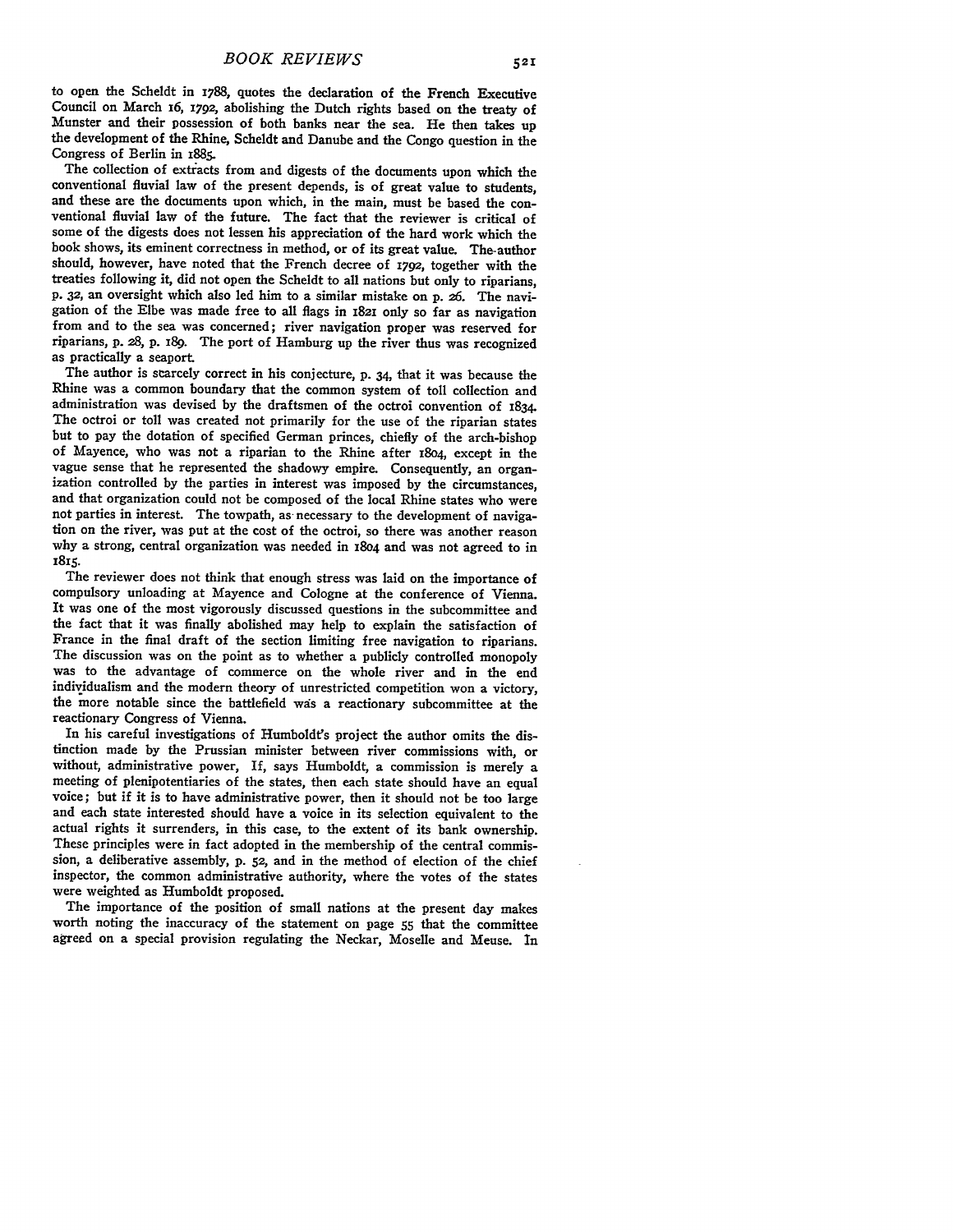fact, following the principle of confiding the draft of treaties to the powers most interested, a special commission composed of riparian states of the Main and the Neckar was created to report on drafts of treaties for their rivers according to 'the same principles established for the Rhine. (See **3** Kluber, *Acten des Wiener Congresses in den Jahren* 18x4 *und z815, 86.)*

The author seems unduly severe on Holland for refusing to extend the expression *jusque à la mer* used in the Rhine treaty of 1815 to mean *jusque dans la mer,* **p.** 83, and so to abandon a very important source of revenue as well as an important right. The difference between the two expressions meant that the Rhine toll had to be charged on boats passing into the sea instead of only on the river. Hollanid had laid heavy dues on ships in her maritime waters, which she maintained had not been affected **by** the Vienna treaty. That she wanted an equivalent for giving up a right which evidently was not thought of or at least not provided for at Vienna, is no discredit to her honor, though it may be to her judgment. The diplomatic myopia which prevented the negotiators at Vienna from seeing beyond the river into the. ocean was not Holland's fault.

The author deals at length with the Scheldt negotiations and treaties after the Belgian Revolution. His discussion of the difficulties of the commission of two, one from each state, appointed to supervise pilotage and the maintenance of navigation, shows how hard it is for an outside body' to enforce rules on the administrative authorities of a state; but as a matter of fact, the great increase in shipping at the port of Antwerp is the best evidence that the method adopted, whatever its faults, has worked in practice fairly well.

The chief diplomatic documents in regard to the Danube are digested and long extracts from some of them given; but the author should have stated that the treaty of 1883, so far as it created a mixed commission for the Braila and Iron Gates section of the stream, never took effect on account of the refusal of Roumania and Bulgaria to accede to the treaty. It would have been a great addition to the Danube documents had the author included a portion of the Hungarian Iron Gates regulations against which such vigorous protests have been made **by** Roumania on the ground that Hungary as a result of her right to levy tolls for the use of the improvements, is practically in a position to control at her will the trade from the upper into the lower Danube. Another important document for an understanding of the Danube commission is the internal regulation of the commission, which has been recently printed **by** Professor Francis Bowes Sayre in *Experiments in International Administration.*

It is perhaps not within the scope of the Monograph, but for the sake of avoiding a misconception on the part of people not as familiar as he with the subsequent history of the Congo commission, the author would have done well to have-noted that the Congo commission had never had an effective life. The diplomatic history of the **St.** Lawrence should have included the treaty of January *xi,* i9og, between the United States and Great Britain which proclaimed freedom of navigation of the St. Lawrence system and on the canals for the subjects and citizens of the contracting parties; and the treaty between Bolivia and Brazil of August **12, ipio,** is important in Amazon history not only as granting free navigation for the vessels of the two powers in international rivers, but securing to Bolivia the use of the railroad around the falls of the Madeira, a tributary of the Amazon, an important application of the theory of the Congo Convention that a railway "substituted for an obstructive portion of its course" should be considered as a dependency of a river, **p. i50.**

The book is accompanied **by** four excellent maps, one, **of** the Rhine valley; two, of the regimes of navigation on the Danube; three, of the whole river and the lower river from the Iron Gates to the sea; and a fourth, showing the conventional basin of the Congo. The regime of the Danube was far worse than the map shows. The Austro-Hungarian river is colored as if it were under a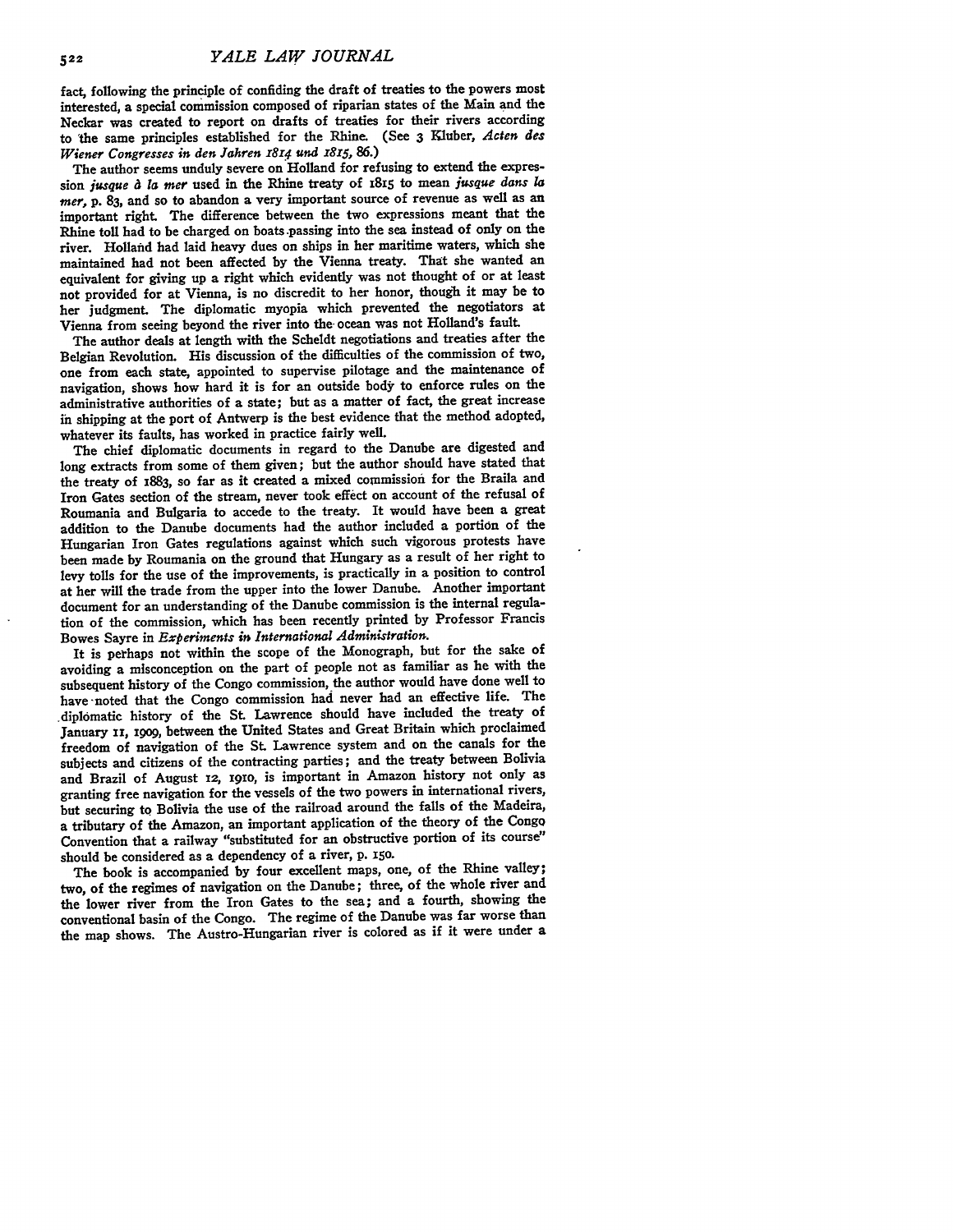*BOOK REVIEWS*

single regime, but in fact it was subject to separate Austrian and Hungarian regulations. From the Iron Gates to Braila, the map would make it appear as if one regime existed, while in fact Serbia and Bulgaria had each independent control of a share of the southern, Roumania of the northern, bank, the treaty of 1883 never having been put into effect. 'It was undoubtedly an error of printing that the Iron Gates-Cararact section was not extended into Serbia, beyond the **Roumanian** boundary, to cover the whole improved reach of the river. The map of the Congo basin indicating the railway around the fords and rapids to Stanley Pool and other breaks of navigation on the river system is a most useful addition to the work.

New York, **N.** Y., February **xxth, 1919**

**JOSEPH P. CHAMBERLAIN** 

## *The Position of Foreign Corporations in American Constitutiondl Law.* **By** Gerard C. Henderson. Cambridge, Harvard University Press. 1918. pp. 199.

This is a most stimulating contribution to the literature of what has long been a nebulous branch of constitutional law. Few departments of the law exhibit more clearly the flexibility of the constitution, its adaptability to changing economic conditions and the resulting difficulty of forecasting constitutional decisions, than that of foreign corporations. But the greatest factor contributing to uncertainty and anomaly in this branch of the law has been the unfortunate confusion in the theory of the corporation. Curiously enough, **by** piling fiction upon fiction, some measure of justice has now been worked out **by** treating the corporation as a "person" or a "person within the jurisdiction" under the Fourteenth Amendment. Not even yet have the Supreme Court and the legal world generally accepted the view that incorporation is merely a device, a form or method adopted **by** real human beings for doing business and enjoying their property, just as a partnership is. The author clearly perceives the inaccuracy of the "fiction" and of the "real" theory of a corporation, into which we have been led principally **by** continental jurists. But his praiseworthy attempt to explain away the confusion **(p.** i65 **ff.)** would have derived much assistance from the able contribution to that end already made **by** the late Professor Hohfeld in *(igog)* **9 CoLUmmBA L** Rnv., particularly at **pp. 288-291.** It is to **be** doubted whether "modern jurisprudence" has "generally rejected" the theory that "only persons can be subjects of rights and duties." **(p. i65).** On the contrary, it seems to the reviewer that recognition of that fact shows the superfluity of the "fiction" and "real" theory and enables the corporation to be seen as a mere device covering the transactions of a group of individuals.

The author has devoted himself primarily to the task of tracing the evolution of our constitutional law of foreign corporations from the restrictive ruli of Taney's dicta in *Bank of Augusta v. Earle* **(1839)** to the liberal rule of almost compulsory recognition sanctioned in the *Pullman* and *Western Union* Cases against the State of Kansas (1910). The task has been performed with marked ability. Not only is his critical analysis of the decisions themselves a meritorious service, but his discussion of the economic background of the decisions throws much light upon the motives consciously or unconsciously actuating the court.

Taney's refusal, because of the jealousies and provincial interests of agrarian communities, to extend the protection of the comity clause to corporations or to recognize their inherent privilege to exist and do business outside the state which created them, has impressed our constitutional law until very recent times. The resulting power to exclude, and therefore to admit on conditions, was finally driven to such an extreme application **by** Kansas in taxing the entire capital stock